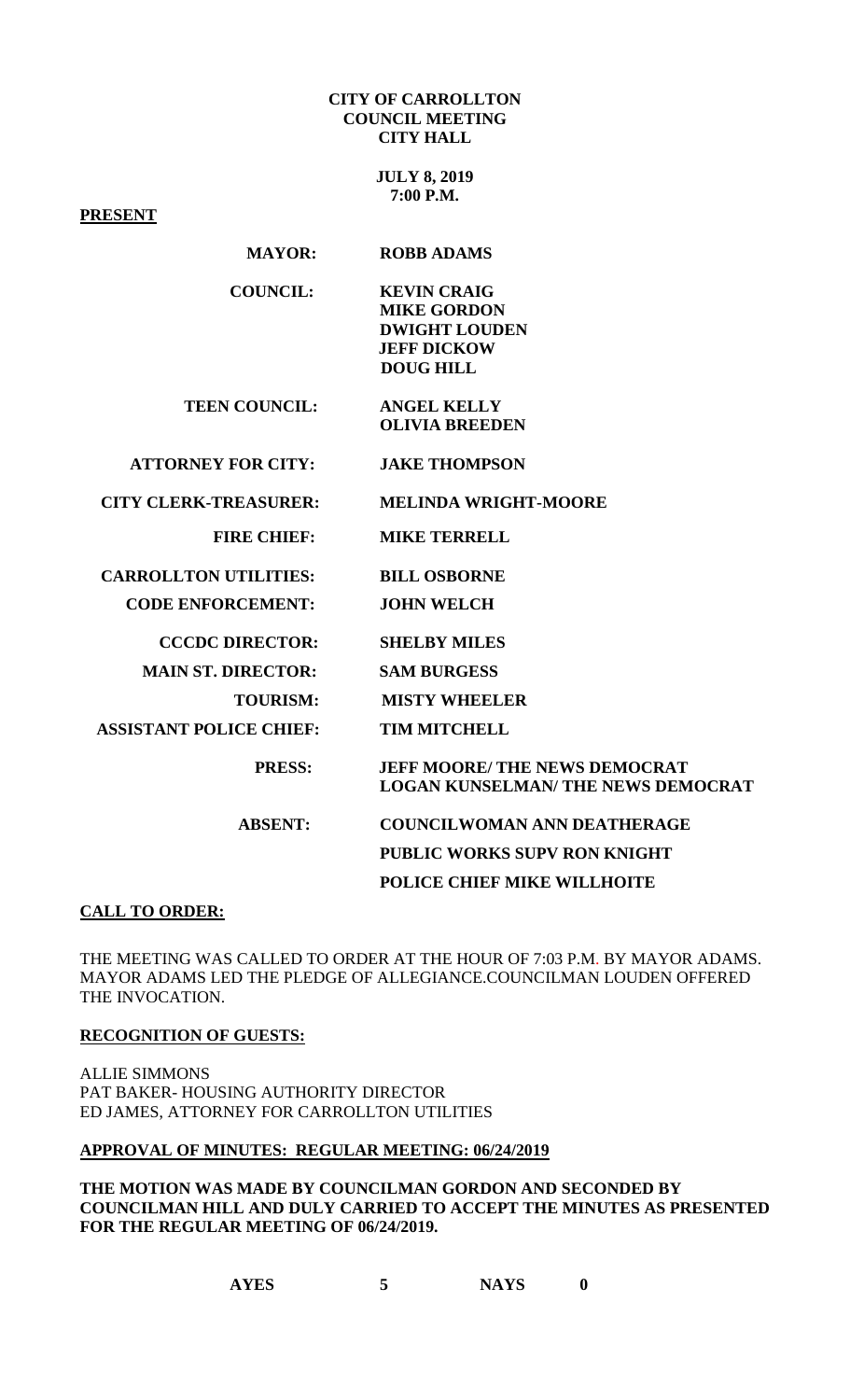# **RESOLUTION #2019-13: AUTHORIZING MAYOR TO RENEW INTERLOCAL AGREEMENT TO PROVIDE FOR CITY AND COUNTY WIDE E-911 DISPATCH SERVICES**

ATTORNEY FOR THE CITY, JAKE THOMPSON, READ THE RESOLUTION.

#### **THE MOTION WAS MADE BY COUNCILMAN DICKOW AND SECONDED BY COUNCILMAN GORDON AND DULY CARRIED TO ADOPT RESOLUTION #2019-13: AUTHORIZING MAYOR TO RENEW INTERLOCAL AGREEMENT TO PROVIDE FOR CITY AND COUNTY WIDE E-911 DISPATCH SERVICES**

**AYES 5 NAYS 0**

# **MUNICIPAL ORDER#2019-03: UPDATING POLICIES AND PROCEDURES**

ATTORNEY FOR THE CITY, JAKE THOMPSON, READ MUNICIPAL ORDER #2019-03.

# **THE MOTION WAS MADE BY COUNCILMAN LOUDEN AND SECONDED BY COUNCILMAN CRAIG AND DULY CARRIED TO ADOPT MUNICIPAL ORDER 2019-03: UPDATING POLICIES AND PROCEDURES.**

**AYES 5 NAYS 0**

# **DISCUSSION OF KIOSK PROJECT**

MAYOR ADAMS SAID A FEW MONTHS AGO SAM BURGESS, MAIN STREET DIRECTOR, APPROACHED THE CITY COUNCIL, CHAMBER OF COMMERCE, AND TOURISM ABOUT PURCHASING A KIOSK TO DISPLAY EVENTS TOTALING \$12,000. EACH BUSINESS WOULD PURCHASE A SIDE OF THE KIOSK FOR \$3,000. MAYOR ADAMS ASKED COUNCIL IF THEY WOULD LIKE TO PARTNER WITH THE MAIN STREET PROGRAM IN PURCHASING ONE SIDE OF THE KIOSK FOR \$3,000.

# **THE MOTION WAS MADE BY COUNCILMAN GORDON AND SECONDED BY COUNCILMAN LOUDEN AND DULY CARRIED TO ACCEPT THE PARTNERSHIP WITH THE MAIN STREET PROGRAM IN PURCHASING ONE SIDE OF THE KIOSK FOR \$3,000.**

**AYES 5 NAYS 0**

# **UNFINISHED BUSINESS**

# **SECURITY SYSTEM AT 3RD STREET BUILDING**

MAYOR ADAMS SAID THE ALARM SYSTEM COMPANY, ADS SECURITY, AT THE 3rd STREET BUILDING IS NOT WORKING OUT. THE COMPANY EMAILED A CONTRACT FOR THE CITY TO REVIEW AND SIGN. AFTER REVIEWING THE CONTRACT JAKE THOMPSON, CITY ATTORNEY, RECOMMENDED TO CROSS OUT ONE SECTION OF THE CONTRACT BEFORE SIGNING. MAYOR ADAMS STRIKETHROUGH THE SECTION AND EMAILED THE CONTRACT BACK TO ADS. AFTER SEVERAL FOLLOW UP PHONE CALLS REGARDING THE REVISION TO THE CONTRACT NO ONE COULD TELL MAYOR ADAMS IF ADS WOULD EXCEPT THE DOCUMENT. MAYOR ADAMS RECOMMENDED THAT THE CITY SHOULD CUT TIES WITH ADS SECURITY.

# **THE MOTION WAS MADE BY COUNCILMAN CRAIG AND SECONDED BY COUNCILMAN GORDON AND DULY CARRIED TO CUT TIES WITH ADS SECURITY.**

**AYES 5 NAYS 0**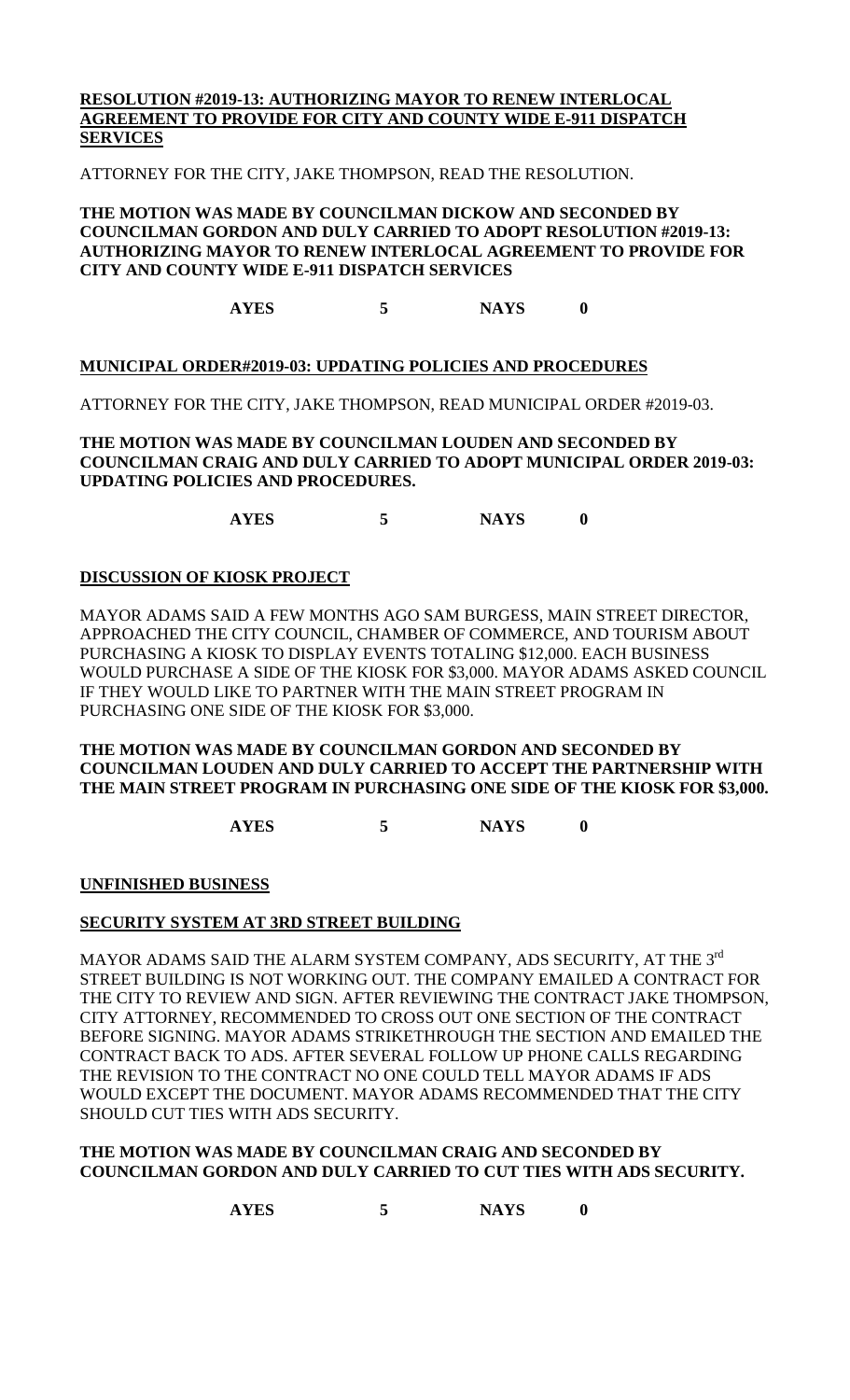# **ASPHALT HOTBOX**

MAYOR ADAMS GAVE AN UPDATE ON THE ASPHALT HOTBOX. THE SALES REPRESENTATIVE HAS RECEIVED THE INVOICE FROM THE CITY TO ISSUES A REFUND CHECK. THE SALES REPRESENTATIVE HAS ARRANGE FOR SOMEONE TO COME GET THE HOTBOX AFTER THE 4<sup>th</sup> OF JULY AND WILL BRING THE REFUND CHECK WITH THEM.

# **NEW BUSINESS**

# **CD'S**

MAYOR ADAMS SAID OVER THE LAST MONTH AND HALF WE HAVE BE CASHING THE REMAINING TEN-\$10,000 CD'S AND DEPOSITING INTO THE SAVINGS ACCOUNT TO GET THE FINAL CDAR. BY THE JULY 22<sup>nd</sup> MEETING MAYOR ADAMS SHOULD HAVE THE INTEREST RATE AMOUNT.

# **POLICE CRUISER**

MAYOR ADAMS SAID THE POLICE DEPARTMENT IS STILL NEEDING ONE MORE CRUISER AND COUNCILMAN LOUDEN HAS A SOLUTION. COUNCILMAN LOUDEN SUGGESTED BUYING A NEW VEHICLE WITHOUT A POLICE PACKAGE TO LOWER THE COST OF THE VEHICLE. TIM MITCHELL, ASSISTANT POLICE CHIEF, SAID A 2019 FORD EXPLORER IS AROUND \$29,000 AND A 2020 FORD EXPLORER IS AROUND \$32,000. MAYOR ADAMS RECOMMENDED THAT COUNCIL SHOULD APPROVE A DOLLAR AMOUNT UP TO \$29,999 TO PURCHASE A NEW FORD EXPLORER.

# **THE MOTION WAS MADE BY COUNCILMAN GORDON AND SECONDED BY COUNCILMAN CRAIG AND DULY CARRIED TO APPROVE A DOLLAR AMOUNT UP TO \$29,999 TO PURCHASE A NEW FORD EXPLORER.**

**AYES 5 NAYS 0**

# **SPAY AND NEUTER FUND**

MAYOR ADAMS SAID HE WAS APPROACHED BY THE COUNTY JUDGE, SHORTY TOMLINSON, ABOUT THE CAT PROBLEM WITHIN THE CITY LIMITS OF CARROLLTON. MR. TOMLINSON ASKED IF THE CITY WOULD BE INTERESTED IN STARTING A SPAY AND NEUTER FUND AND EACH ENTITY COULD EQUALLY CONTRIBUTE TO THE FUND. MAYOR ADAMS RECOMMENDED THAT THE CITY SHOULD CONSIDER CONTRIBUTING \$3,000 - \$4,000 TO THE SPAY AND NEUTER FUND.

**THE MOTION WAS MADE BY COUNCILMAN LOUDEN AND SECONDED BY COUNCILMAN GORDON AND DULY CARRIED TO AGREE TO MATCH THE DOLLAR AMOUNT THE FISCAL COURT CONTRIBUTES FROM THEIR GENERAL FUND UP TO \$4,000.**

**AYES 5 NAYS 0**

# **CAMPGROUND WI-FI**

COUNCILMAN GORDON SAID THE CAMPGROUND WI-FI NEEDS TO BE UPGRADED. COUNCILMAN GORDON HAS A QUOTE FROM WARFIELD TECHNOLOGY IN THE AMOUNT OF \$3,195.34 TO REPLACE THE WI-FI EQUIPMENT AT THE CAMPGROUND.

**THE MOTION WAS MADE BY COUNCILMAN CRAIG AND SECONDED BY COUNCILMAN LOUDEN AND DULY CARRIED TO ACCEPT THE QUOTE OF \$3,195.34 TO REPLACE THE WI-FI EQUIPMENT AT THE CAMPGROUND FROM WARFIELD TECHNOLOGY.**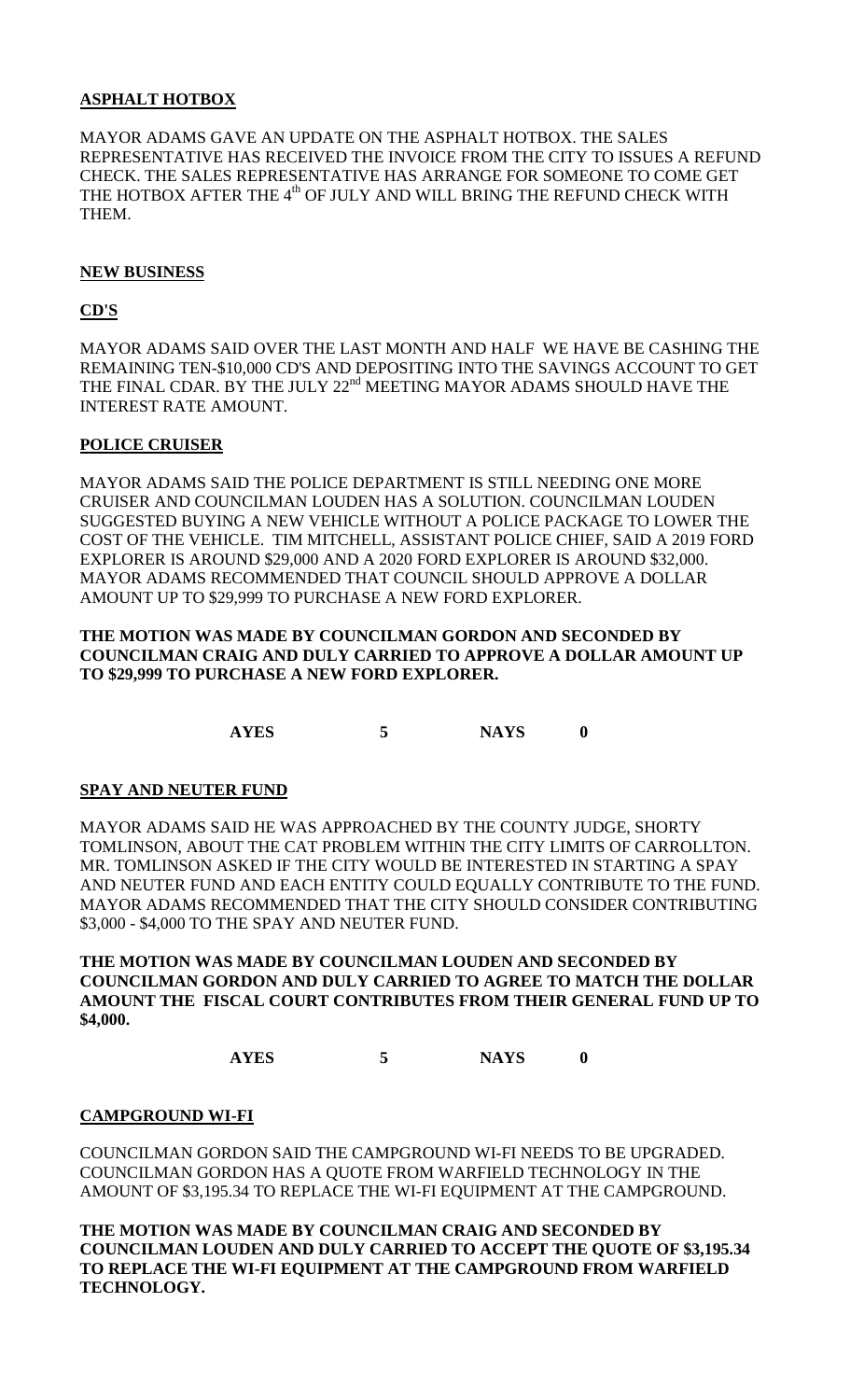# **12 SERVICEBERRY TREES**

COUNCILMAN GORDON SAID THE 12 SERVICEBERRY TREES AROUND THE COURTHOUSE NEED TO HAVE AGGRESSIVE DIAMETER REDUCTION DONE. COUNCILMAN GORDON HAS A QUOTE FROM PIKE'S TREE CARE IN THE AMOUNT OF \$3,000 TO HAVE THE 12 SERVICEBERRY TREES PRUNED.

# **THE MOTION WAS MADE BY COUNCILMAN DICKOW AND SECONDED BY COUNCILMAN HILL AND DULY CARRIED TO ACCEPT THE QUOTE OF \$3,000 TO HAVE AGGRESSIVE DIAMETER REDUCTION DONE TO 12 SERVICEBERRY TREES AROUND THE COURTHOUSE FROM PIKE'S TREE CARE.**

**AYES 5 NAYS 0**

# **TREE MAINTENANCE ALONG THE STREETS**

COUNCILMAN GORDON SAID THE TREES WITHIN THE CITY LIMITS OF CARROLLTON ALONG THE STREETS NEED TO BE CUT BACK TO ALLOW 15-18 FEET OF STREET CLEARANCE. TREES AROUND PARKING SPACES NEED TO BE CUT BACK TO 8-10 FEET TO MAINTAIN SHADE ON PARKED CARS. COUNCILMAN GORDON HAS A QUOTE FROM PIKE'S TREE CARE IN THE AMOUNT OF \$6,000 TO HAVE TREE MAINTENANCE DONE WITHIN THE CITY LIMITS OF CARROLLTON.

# **THE MOTION WAS MADE BY COUNCILMAN DICKOW AND SECONDED BY COUNCILMAN LOUDEN AND DULY CARRIED TO ACCEPT THE QUOTE OF \$6,000 TO HAVE TREE MAINTENANCE DONE WITHIN THE CITY LIMITS OF CARROLLTON FROM PIKE'S TREE CARE.**

**AYES 5 NAYS 0**

# **STREET OPENINGS PERMIT**

THERE WAS SOME DISCUSSION ON RAISING THE MINIMUM FEE OF \$300 TO \$500 FOR STREET OPENING PERMITS AND ON WHAT MATERIAL SHOULD BE USED TO REPAIR THE STREET. MAYOR ADAMS SAID HE NEEDED TO TALK WITH RON KNIGHT, PUBLIC WORKS SUPERVISOR, SOME MORE ON THIS MATTER AND CONTINUE THIS DISCUSSION ON THE STREET OPENING PERMITS AT JULY 22<sup>nd</sup> MEETING.

# **DEPARTMENT REPORTS:**

**A. TEEN COUNCIL –** OLIVIA BREEDEN AND ANGEL KELLY HAD NOTHING TO REPORT.

**B. PUBLIC WORKS** – RON KNIGHT, PUBLIC WORKS SUPERVISOR, WAS NOT PRESENT.

**C. UTILITIES –** BILL OSBORNE, UTILITIES SUPERVISOR, SAID THEIR INSURANCE PREMIUM HAS DROPPED BY 4% OVER LAST YEAR. RECENTLY WATER TESTING WAS DONE BY THE EPA. THE PERFORMED TESTING OF THE WATER WAS FOR NEW CONCERNS PFAS OR PFOS AND NONE WAS DETECTED. WORK HAS BEGAN ON THE MAINS PROJECT BY REPLACING SMALL DIAMETER LINES ON THE EAST END OF MAIN STREET.

**D. CCCDC –** SHELBY MILES, CCCDC DIRECTOR, SAID LAST WEEK TIM MITCHELL, ASSISTANT POLICE CHIEF, INFORMED HIM THE CITY WAS APPROVED FOR THE CAD GRANT IN THE AMOUNT OF \$93,727.90.

**E. TOURISM –** MISTY WHEELER, TOURISM DIRECTOR, SAID THE NORTHERN KENTUCKY RIVER REGION IS MAKING A PROMOTIONAL VIDEO AND MAY INCLUDE POINT PARK AND TWO RIVERS CAMPGROUND. KR255 KENTUCKY RIVER PADDLE RACE IS SATURDAY, SEPTEMBER 21<sup>st</sup>. THE KENTUCKY STATE FAIR IS AUGUST 15<sup>th</sup> THROUGH AUGUST  $26<sup>th</sup>$ . BANDS & BBQ IS SEPTEMBER  $13<sup>th</sup>$  &  $14<sup>th</sup>$ .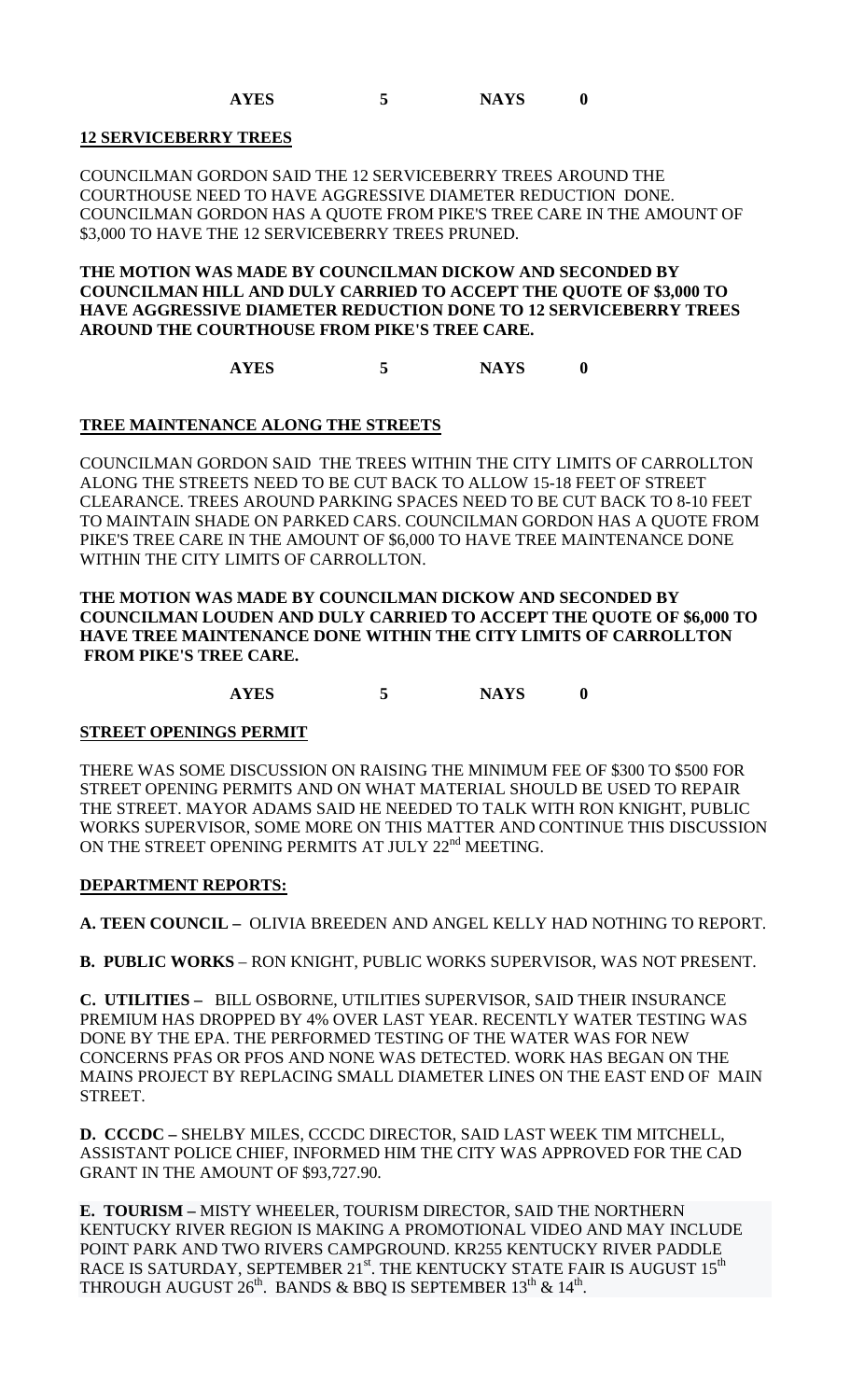**F. POLICE DEPARTMENT –** TIM MITCHELL, ASSISTANT POLICE CHIEF, SAID DARRIUS TAYLOR HAS COMPLETED HIS FTO PROGRAM AND IS ON HIS OWN. DISPATCH STILL HAS TWO VACANT SPOTS TO FILL. THE CITY WAS NOT APPROVED FOR THE GSI GRANT DUE TO DELAYED FUNDING.

**G. FIRE DEPARTMENT –** MIKE TERRELL, FIRE CHIEF, SAID JUNE WAS BUSY WITH 19 FIRE RUNS. ON JULY 30<sup>th</sup> PMC IS SPONSORING A BLOOD DRIVE AT THE RELEVANT CHURCH FROM 2:00 P.M. UNTIL 7:00 P.M.

**H. CODE ENFORCEMENT –** JOHN WELCH SAID HE INSPECTED 422 MAIN STREET WHERE THE NEW RESTAURANT IS GOING . HE DETERMINED THE PROPERTY WAS IN VIOLATION OF THE CITY ZONING CODE WHICH RESTRICTS THE USE OF THE GROUND FLOOR OF ANY BUILDING WITHIN THE C-1 DISTRICT FOR ANYTHING OTHER THAN THE PRIMARY COMMERCIAL USE(S). SECONDARY USES SUCH AS RESIDENTIAL ARE ALLOWED ON THE SECOND, THIRD ETC FLOORS OF A BUILDING. MR. WELCH RECOMMENDS THAT THE RESIDENTIAL APARTMENT LOCATED AT THE REAR OF THE FIRST FLOOR SHOULD BE ELIMINATED.

# **THE MOTION WAS MADE BY COUNCILMAN LOUDEN AND SECONDED BY COUNCILMAN CRAIG AND DULY CARRIED TO ELIMINATE THE RESIDENTIAL APARTMENT LOCATED AT THE REAR OF THE FIRST FLOOR AT 422 MAIN STREET.**

**AYES 5 NAYS 0**

MR. WELCH REPORTED THE CODE ENFORCEMENT BOARD HAS TWO RECOMMENDATIONS FROM TODAY'S MEETING TO ABATE PROPERTIES WITHIN THE CITY.

PROPERTY AT 1011 7<sup>th</sup> STREET WAS CITED FOR OVERGROWN GRASS AND WEEDS.

# **THE MOTION WAS MADE BY COUNCILMAN GORDON AND SECONDED BY COUNCILMAN HILL AND DULY CARRIED TO ACCEPT THE CODE ENFORCEMENT BOARD'S RECOMMENDATIONS FOR ABATEMENT OF 1011 7th STREET.**

**AYES 5 NAYS 0**

PROPERTY AT 1301 SCHUERMAN AVE WAS CITED FOR JUNK, SCRAP METAL, AND MOTOR VEHICLES.

# **THE MOTION WAS MADE BY COUNCILMAN GORDON AND SECONDED BY COUNCILMAN HILL AND DULY CARRIED TO ACCEPT THE CODE ENFORCEMENT BOARD'S RECOMMENDATIONS FOR ABATEMENT OF 1301 SCHUERMAN AVE.**

**AYES 5 NAYS 0**

**I. CLERK –TREASURER –** NOTHING TO REPORT.

**J. MAIN STREET –** SAM BURGESS SAID JULY'S FIRST FRIDAY HAD A GOOD TURNOUT. THE WATERMELON MANIA EVENT WILL BE AT AUGUST'S FIRST FRIDAY IF YOU WOULD LIKE TO PARTICIPATE PLEASE SIGN UP WITH DEBORAH GARRETT.

**K. ATTORNEY -** JAKE THOMPSON HAD NOTHING TO REPORT.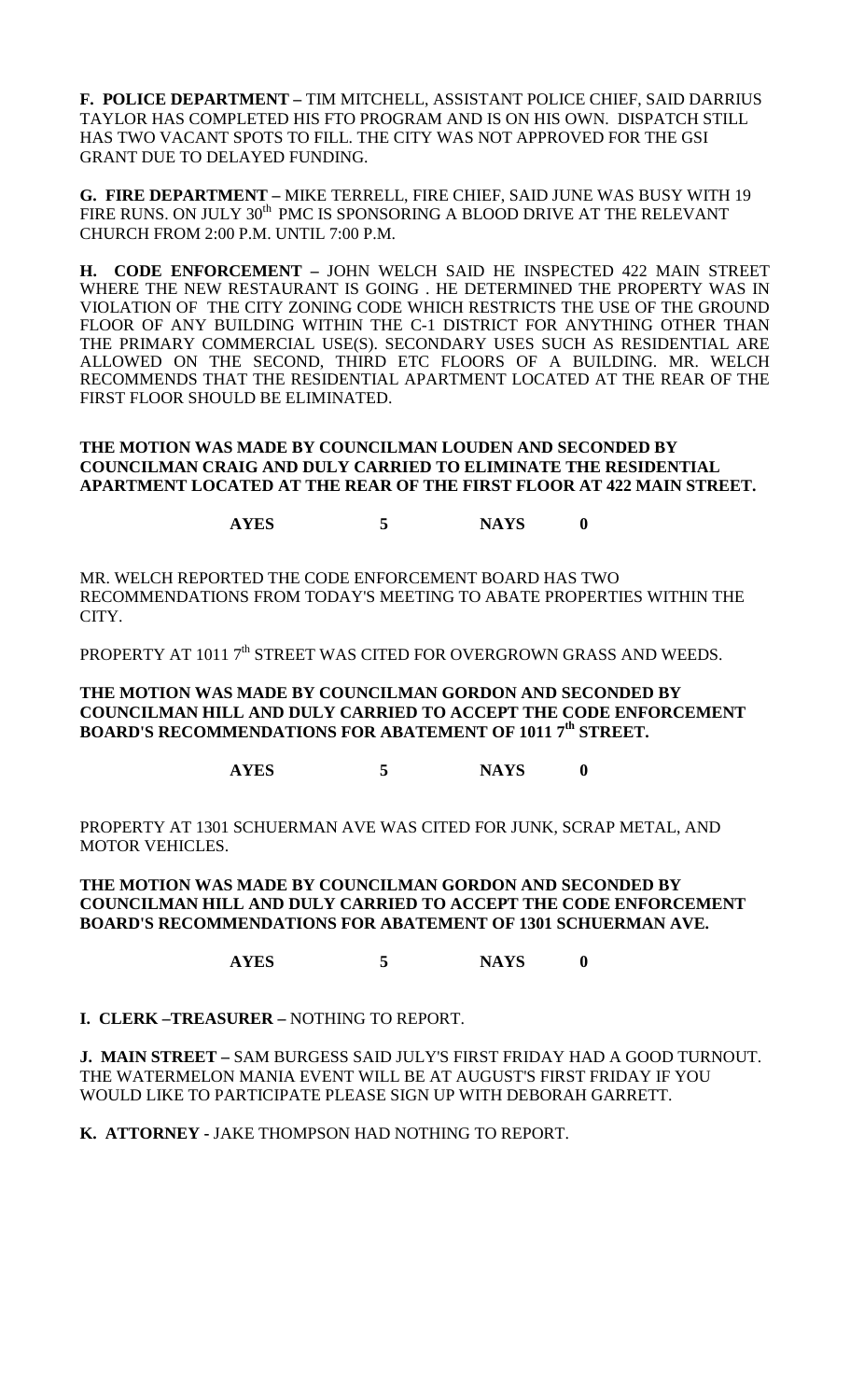# **MAYOR'S REPORTS**

# **SENIOR CITIZEN HOMEOWNER GRANT**

MAYOR ADAMS SAID THAT THE NORTHERN KENTUCKY AREA DEVELOPMENT DISTRICT IS WORKING ON A GRANT FOR CARROLL AND OWEN COUNTY TO HELP SENIOR CITIZEN HOMEOWNERS REPAIR THEIR HOMES.

# **STREET SWEEPER**

THE STREET SWEEPER HAS BEEN ORDER AND WILL BE DELIVERED THE THIRD WEEK OF **HILY** 

# **GOLF CARTS**

MAYOR ADAMS HAS ASKED THE POLICE DEPARTMENT TO START ENFORCING THE GOLF CART ORDINANCE. HE WANTS THE POLICE DEPARTMENT TO START GIVING WARNINGS TO THE VIOLATORS.

**EXECUTIVE SESSION: PER KRS 61.810(C):PROPERTY ACQUISITION/DISPOSITION/LITIGATION**

**THE MOTION WAS MADE BY COUNCILMAN LOUDEN AND SECONDED BY COUNCILMAN GORDON AND DULY CARRIED TO GO INTO EXECUTIVE SESSION TO DISCUSS PROPOSED OR PENDING LITIGATION AGAINST OR ON BEHALF OF THE CITY AND POTENTIAL ACQUISTION OR DISPOSITION OF PROPERTY PURSUANT TO KRS 61.810(1)(C) BECAUSE OF ATTORNEY CLIENT PRIVILEGE AT THE HOUR OF 8:37 P.M.**

**AYES 5 NAYS 0**

**BILL OSBORNE, SHELBY MILES, ED JAMES, AND BILL WELTY WERE CALLED IN TO THE EXECUTIVE SESSION AT 8:37 P.M.**

**THE MOTION WAS MADE BY COUNCILMAN LOUDEN AND SECONDED BY COUNCILMAN CRAIG AND DULY CARRIED TO COME OUT OF EXECUTIVE SESSION AT THE HOUR OF 9:33 P.M.**

**AYES 5 NAYS 0**

**NO ACTION WAS TAKEN AT THIS TIME.**

# **APPROVAL OF FINANCIAL STATEMENT**

**THE MOTION WAS MADE BY COUNCILMAN DICKOW AND SECONDED BY COUNCILMAN GORDON AND DULY CARRIED TO APPROVE THE FINANCIAL STATEMENT.**

**AYES 5 NAYS 0**

# **APPROVAL OF ACCOUNTS PAID/PAYABLE 06/26/19-07/09/19**

**THE MOTION WAS MADE BY COUNCILMAN DICKOW AND SECONDED BY COUNCILMAN HILL AND DULY CARRIED TO APPROVE THE ACCOUNTS PAID/PAYABLE 06/26/19 THROUGH 07/09/19.**

**AYES 5 NAYS 0**

# **COMMENTS:**

**COUNCILMAN DICKOW:** SAID HE WANTED TO THANK EVERYONE WHO HELPED WITH THE 4<sup>th</sup> OF JULY CELEBRATION.